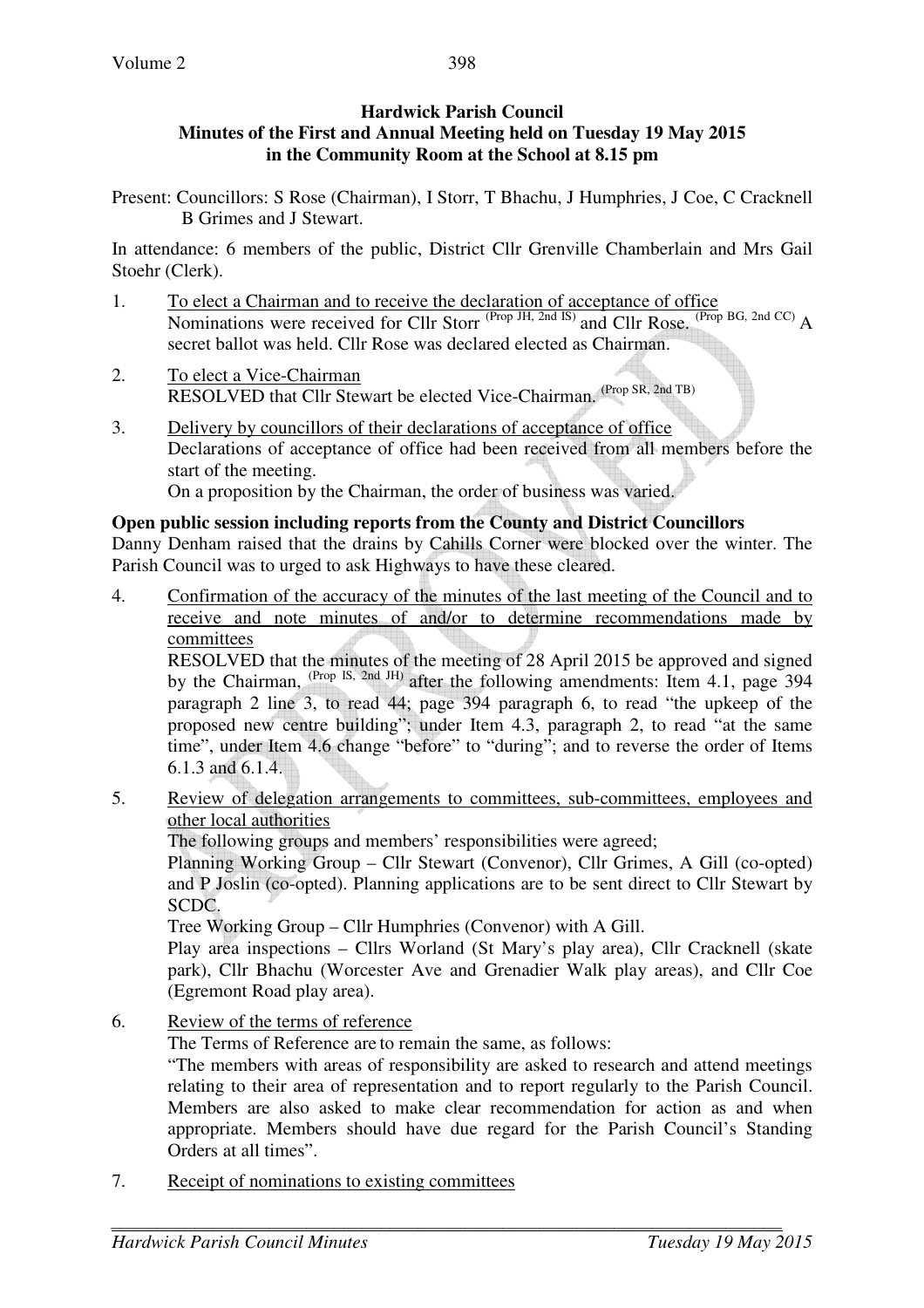Volume 2

None.

- 8. Appointment of any new committees, confirmation of the terms of reference, the number of members (including if appropriate substitute councillors) and receipt of nominations to them None.
- 9. Review and adoption of appropriate standing orders and financial regulations RESOLVED to continue with the existing policies until the Council has had an opportunity to consider these. Members wishing to propose any changes should make a clear recommendation via the Clerk.
- 10. Review of arrangements, including any charters, with other local authorities and review of contributions made to expenditure incurred by other local authorities RESOLVED to note that Parish Paths Partnership is the only arrangement with another local authority and agreed that this will continue.
- 11. Review of representation on or work with external bodies and arrangements for reporting back RESOLVED that Cllr Worland and P Joslin be appointed to the P3 working group. The Chairman is to attend the Community Association.
- 12. Review of inventory of land and assets including buildings and office equipment RESOLVED to note the inventory of land and assets.
- 13. Review and confirmation of arrangements for insurance cover in respect of all insured risks RESOLVED that no change was required at this time.
- 14. Review of the Council's and/or employees' membership of other bodies RESOLVED to note the Council's membership of CAPALC and SLCC which is to continue.
- 15. Establishing or reviewing the Council's complaints procedure RESOLVED that no change is required.
- 16. Establishing or reviewing the Council's procedures for handling requests made under the Freedom of Information Act 2000 and the Data Protection Act 1998 RESOLVED that no change is required.
- 17. Establishing or reviewing the Council's policy for dealing with the press/media RESOLVED that no change is required. The Chairman together with the Clerk will deal with the Press and release statements as required.
- 18. Setting the dates, times and place of ordinary meetings of the full Council for the year ahead RESOLVED that meetings will continue to be held on the fourth Tuesday of each month at 7.45 pm except in December.

## **Comments and observations from members of the public and from the County and District Councillors**

Taken earlier.

- **19. To receive any apologies for absence** Apologies were received from Cllr Worland (out of parish).
- **20. To receive declarations of interests from councillors on items on the agenda** None.
- **21. To consider matters arising from the last meeting for information only**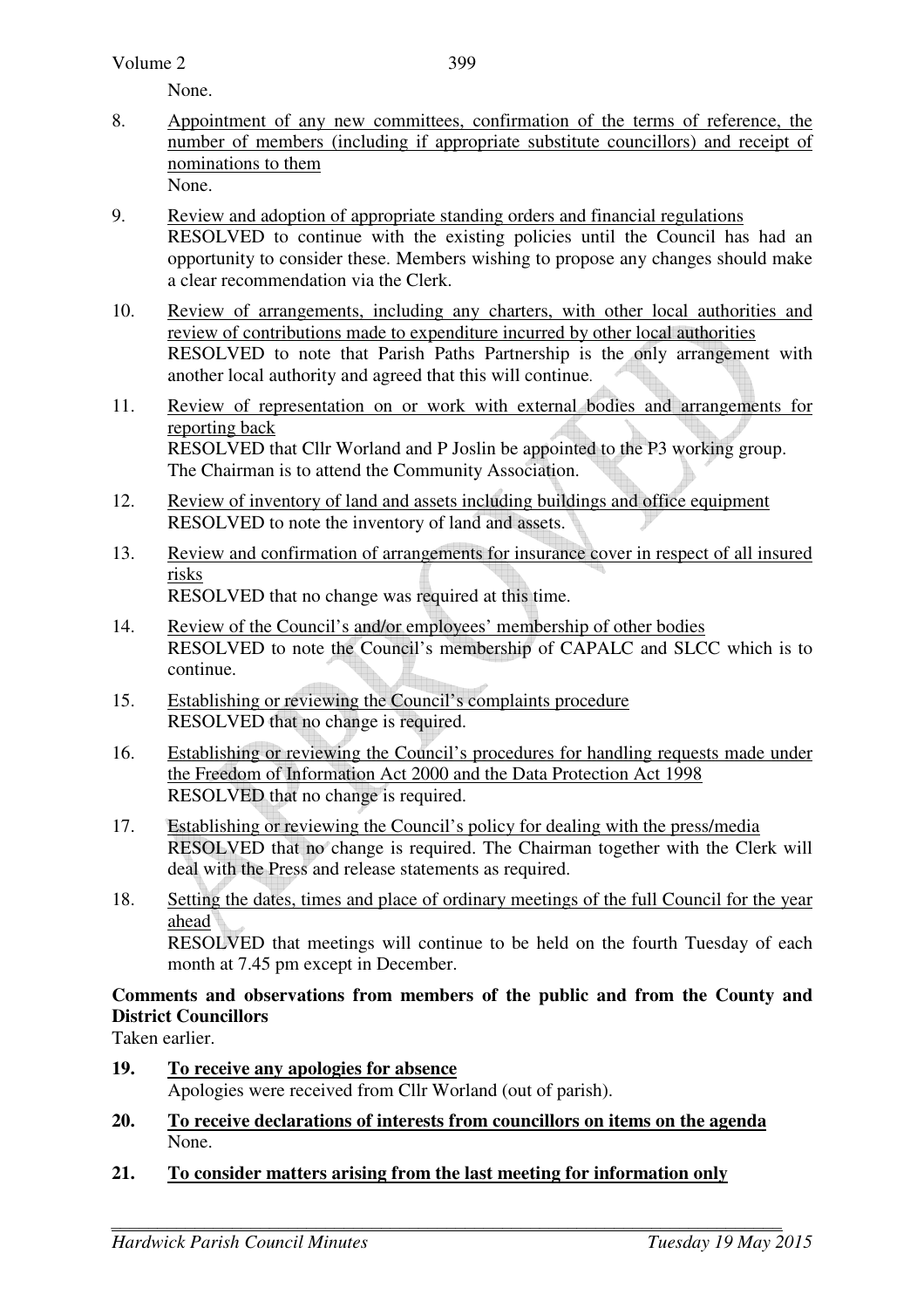| Volume 2 |   |  |  | 400 |        |  |  |  |  |
|----------|---|--|--|-----|--------|--|--|--|--|
| ___      | . |  |  |     | $\sim$ |  |  |  |  |

The village sign is to be an agenda item for the next meeting when any quotations received for its repair can be considered.

- **22. To consider any planning and tree work applications and planning correspondence received since the last meeting** Tony Gill was invited to speak to this item
- 22.1 Planning applications received since the last meeting
- 22.1.1 S/0479/15/FL 62 Laxton Avenue Front extension, raise existing roof to create new first floor and demolish existing double garage and replace with single garage RESOLVED that the Parish Council had no objections.
- 22.1.2 S/1006/15/PH 61 Ellison Lane Prior approval show that the extension projects 4.6m beyond the rear wall of the original dwelling house; it has a maximum height of 2.85m and an eaves height of 2.85m RESOLVED that the Parish Council had no objections.
- 22.1.3 S/1049/15/FL Office, 345 St Neots Road Continued use of contractors' yard for mixed B2 (general industrial) and B8 (open storage) including retention of stable blocks

RESOLVED that the Parish Council had no objections.

- 22.1.4 S/1056/15/PH 140 Main Street Prior approval for garden room to the rear elevation to join the existing house RESOLVED that the Parish Council had no objections.
- 22.2 SCDC Decision Notices
- 22.2.1 S/0101/15/FL 10 Sadlers Close Replacement of windows Permission granted.
- 22.2.2 S/0577/15/FL 22 Pippin Walk single storey rear extension Permission granted.
- 22.2.3 S/0645/15/FL 11 Cambridge Road Erection of one 3-bed dwelling and two 2-bed dwellings, etc – Withdrawn.
- 22.2.4 S/0664/15/FL 31 Ellison Lane Two storey side extension and addition of pitched roof to existing rear extension – Permission granted.
- **23. Finance, procedure and risk assessment** RESOLVED that the signatories on the bank account should be Cllrs Stewart, Rose, Bhachu and Grimes.
- 23.1 To receive the financial report and approve the payment of bills RESOLVED to receive the financial report and that the invoices and bank statements be checked before the cheques are signed at the end of the meeting. RESOLVED unanimously that the payments as listed in the finance report, plus WJ Lumb (guttering) £425.00 should be paid, and that Cllr Storr should be authorised to sign tonight's cheques.  $(Prop JS, 2nd JM)$

| Canalbs (Internal Audit)          | £178.92  |
|-----------------------------------|----------|
| Grounds by Rounds (Grass cutting) | £1041.53 |
| Playsafety Ltd (Rospa inspection) | £390.00  |
| LGS Services (Admin support)      | £1309.59 |
| Salary                            | £227.97  |

Credits including investment interest were noted.

- 23.2 To consider any quotes for urgent work required because of risk or health and safety None.
- 23.3 Play equipment inspection reports to consider if any works are required